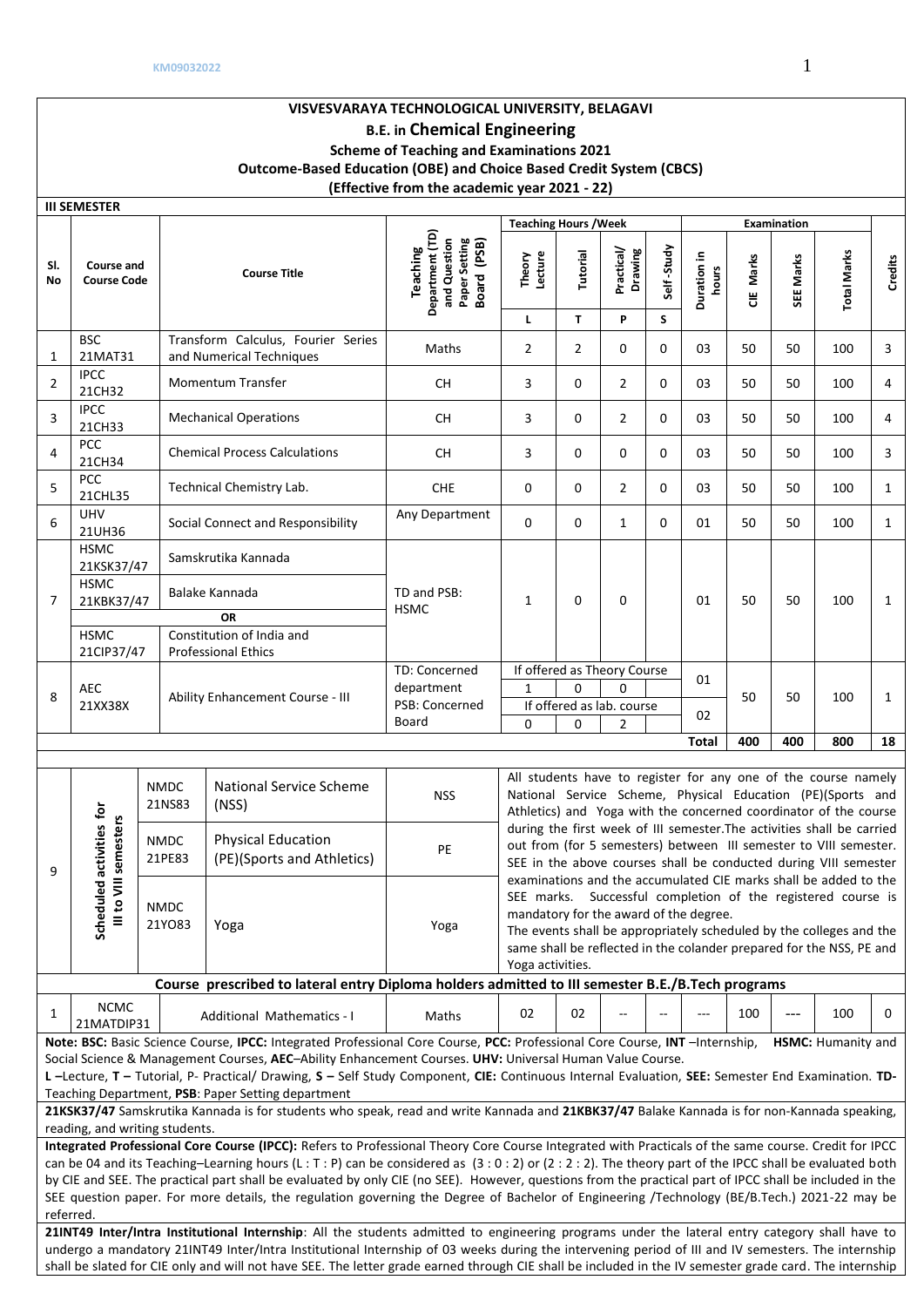shall be considered as a head of passing and shall be considered for vertical progression and for the award of degree. Those, who do not take up / complete the internship shall be declared fail and shall have to complete during subsequently after satisfying the internship requirements. The faculty coordinator or mentor shall monitor the students' internship progress and interact with them for the successful completion of the internship.

## **Non–credit mandatory courses (NCMC):**

# **(A) Additional Mathematics I and II:**

**(1)** These courses are prescribed for III and IV semesters respectively to lateral entry Diploma holders admitted to III semester of B.E./B.Tech., programs. They shall attend the classes during the respective semesters to complete all the formalities of the course and appear for the Continuous Internal Evaluation (CIE). In case, any student fails to register for the said course/fails to secure the minimum 40 % of the prescribed CIE marks, he/she shall be deemed to have secured an F grade. In such a case, the student has to fulfill the course requirements during subsequent semester/s to earn the qualifying CIE marks. These courses are slated for CIE only and has no SEE.

**(2)**Additional Mathematics I and II shall not be considered for vertical progression as well as for the calculation of SGPA and CGPA, but completion of the courses shall be mandatory for the award of degree.

**(3)** Successful completion of the courses Additional Mathematics I and II shall be indicated as satisfactory in the grade card. Non-completion of the courses Additional Mathematics I and II shall be indicated as Unsatisfactory.

## **(B) National Service Scheme/Physical Education (Sport and Athletics)/ Yoga:**

**(1)** Securing 40 % or more in CIE,35 % or more marks in SEE and 40 % or more in the sum total of CIE + SEE leads to successful completion of the registered course.

**(2)** In case, students fail to secure 35 % marks in SEE, they has to appear for SEE during the subsequent examinations conducted by the University.

**(3)**In case, any student fails to register for NSS, PE or Yoga/fails to secure the minimum 40 % of the prescribed CIE marks, he/she shall be deemed to have not completed the requirements of the course. In such a case, the student has to fulfill the course requirements during subsequent semester/s to earn the qualifying CIE marks.

**(4)** Successful completion of the course shall be indicated as satisfactory in the grade card. Non-completion of the course shall be indicated as Unsatisfactory.

**(5)** These courses shall not be considered for vertical progression as well as for the calculation of SGPA and CGPA, but completion of the courses shall be mandatory for the award of degree.

|         | <b>Ability Enhancement Course - III</b>  |         |                                       |  |  |  |  |  |  |  |  |
|---------|------------------------------------------|---------|---------------------------------------|--|--|--|--|--|--|--|--|
| 21CH381 | Advanced MS Excel for Chemical Engineers | 21CH383 | <b>Personality Development Skills</b> |  |  |  |  |  |  |  |  |
| 21CH382 | Understanding Equipment Datasheet        | 21CH384 | Career Options after Engineering      |  |  |  |  |  |  |  |  |
|         |                                          |         |                                       |  |  |  |  |  |  |  |  |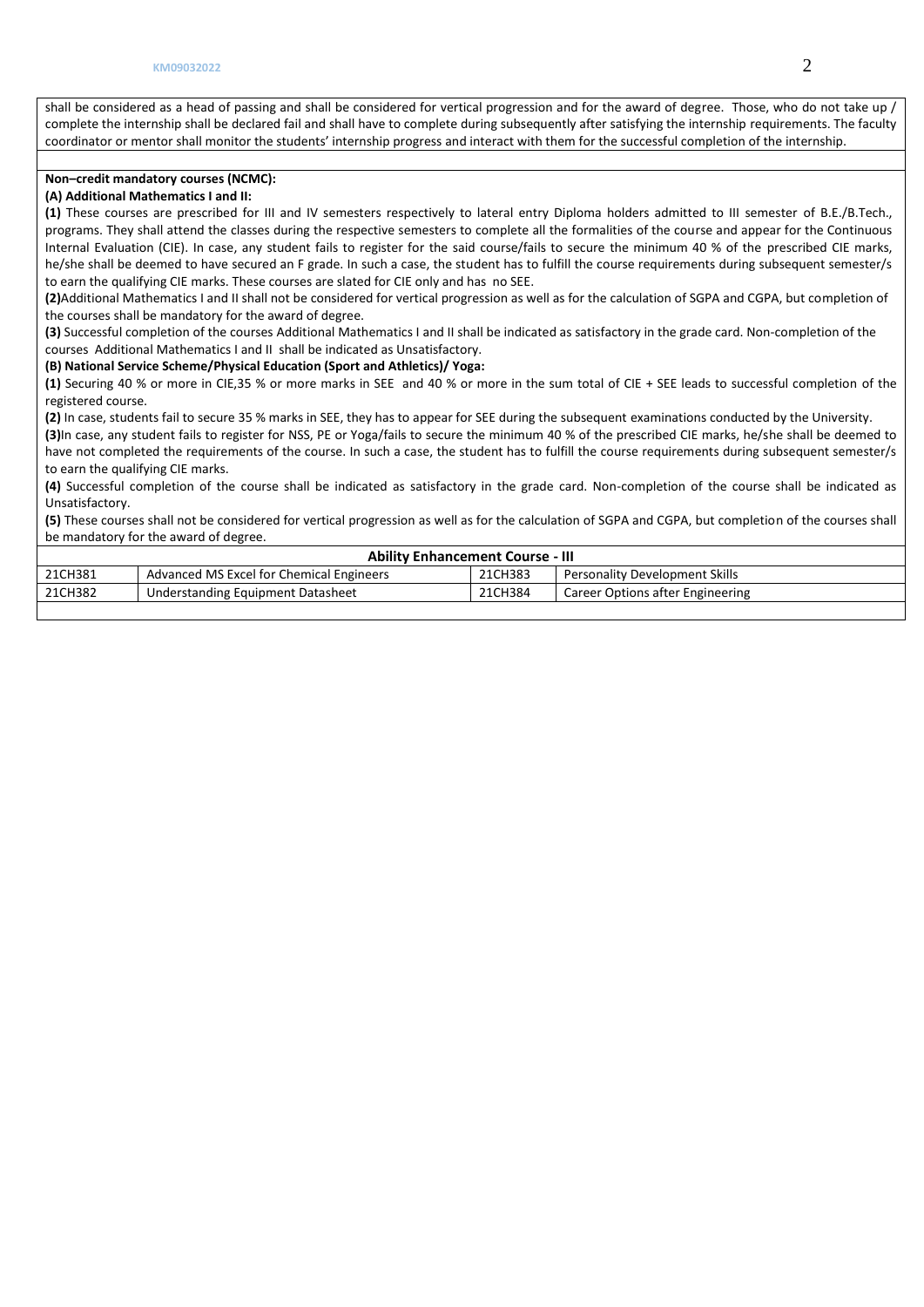|                |                                         |                                                                                                                                                                                                                                                                                                                                                                                          | (Effective from the academic year 2021 - 22)                                |                        |                          |                                                                                                                                                                                                                              |                  |                      |           |                                       |                    |                |
|----------------|-----------------------------------------|------------------------------------------------------------------------------------------------------------------------------------------------------------------------------------------------------------------------------------------------------------------------------------------------------------------------------------------------------------------------------------------|-----------------------------------------------------------------------------|------------------------|--------------------------|------------------------------------------------------------------------------------------------------------------------------------------------------------------------------------------------------------------------------|------------------|----------------------|-----------|---------------------------------------|--------------------|----------------|
|                | <b>IV SEMESTER</b>                      |                                                                                                                                                                                                                                                                                                                                                                                          |                                                                             |                        |                          |                                                                                                                                                                                                                              |                  |                      |           |                                       |                    |                |
| SI.<br>No      | <b>Course and</b><br><b>Course Code</b> | <b>Course Title</b>                                                                                                                                                                                                                                                                                                                                                                      | Department (TD)<br>and Question<br>Paper Setting<br>Board (PSB)<br>Teaching | Lecture<br>Theory<br>L | Tutorial<br>$\mathbf{T}$ | <b>Teaching Hours / Week</b><br>Practical/<br>Drawing<br>P                                                                                                                                                                   | Self-Study<br>S. | Duration in<br>hours | CIE Marks | Examination<br>SEE Marks              | <b>Total Marks</b> | Credits        |
| 1              | <b>BSC</b><br>21MAT41                   | Complex Analysis,<br>Probability and<br><b>Statistical Methods</b>                                                                                                                                                                                                                                                                                                                       | Maths                                                                       | $\overline{2}$         | $\overline{2}$           | 0                                                                                                                                                                                                                            | 0                | 03                   | 50        | 50                                    | 100                | 3              |
| 2              | <b>IPCC</b><br>21CH42                   | Process Heat Transfer                                                                                                                                                                                                                                                                                                                                                                    | СH                                                                          | 3                      | $\mathbf{0}$             | $\overline{2}$                                                                                                                                                                                                               | 0                | 03                   | 50        | 50                                    | 100                | $\overline{4}$ |
| 3              | <b>IPCC</b><br>21CH43                   | Industrial Pollution and Control                                                                                                                                                                                                                                                                                                                                                         | СH                                                                          | 3                      | $\mathbf 0$              | $\overline{2}$                                                                                                                                                                                                               | 0                | 03                   | 50        | 50                                    | 100                | 4              |
| 4              | PCC<br>21CH44                           | <b>Mass Transfer Operations</b>                                                                                                                                                                                                                                                                                                                                                          | <b>CH</b>                                                                   | 3                      | $\mathbf{0}$             | $\mathbf 0$                                                                                                                                                                                                                  | 0                | 03                   | 50        | 50                                    | 100                | $\overline{3}$ |
| 5              | <b>AEC</b><br>21BE45                    | <b>Biology For Engineers</b>                                                                                                                                                                                                                                                                                                                                                             | BT, CHE, PHY                                                                | $\overline{2}$         | 0                        | 0                                                                                                                                                                                                                            | 0                | 02                   | 50        | 50                                    | 100                | $\overline{2}$ |
| 6              | PCC<br>21CHL46                          | Computer Aided Drawing Lab.                                                                                                                                                                                                                                                                                                                                                              | CH / ME                                                                     | 0                      | $\Omega$                 | $\overline{2}$                                                                                                                                                                                                               | 0                | 03                   | 50        | 50                                    | 100                | $\mathbf{1}$   |
|                | <b>HSMC</b><br>21KSK37/47               | Samskrutika Kannada                                                                                                                                                                                                                                                                                                                                                                      |                                                                             |                        |                          |                                                                                                                                                                                                                              |                  |                      |           |                                       |                    |                |
| $\overline{7}$ | <b>HSMC</b><br>21KBK37/47               | Balake Kannada                                                                                                                                                                                                                                                                                                                                                                           | <b>HSMC</b>                                                                 | 1                      | $\mathbf 0$              | $\Omega$                                                                                                                                                                                                                     | 0                | 01                   | 50        | 50                                    | 100                | $\mathbf{1}$   |
|                |                                         | OR                                                                                                                                                                                                                                                                                                                                                                                       |                                                                             |                        |                          |                                                                                                                                                                                                                              |                  |                      |           |                                       |                    |                |
|                | <b>HSMC</b><br>21CIP37/47               | Constitution of India & Professional<br><b>Ethics</b>                                                                                                                                                                                                                                                                                                                                    |                                                                             |                        |                          |                                                                                                                                                                                                                              |                  |                      |           |                                       |                    |                |
| 8              | AEC<br>21XX48X                          | Ability Enhancement Course-IV                                                                                                                                                                                                                                                                                                                                                            | TD and PSB:<br>Concerned<br>department                                      | $\mathbf{1}$           | $\Omega$                 | If offered as theory Course<br>$\Omega$<br>If offered as lab. course                                                                                                                                                         |                  | 01<br>02             | 50        | 50                                    | 100                | $\mathbf{1}$   |
|                |                                         |                                                                                                                                                                                                                                                                                                                                                                                          |                                                                             | $\mathbf 0$            | $\mathbf 0$              | 2                                                                                                                                                                                                                            |                  |                      |           |                                       |                    |                |
| 9              | <b>UHV</b><br>21UH49                    | Universal Human Values                                                                                                                                                                                                                                                                                                                                                                   | Any<br>Department                                                           | $\mathbf{1}$           | 0                        | $\mathbf 0$                                                                                                                                                                                                                  |                  | 01                   | 50        | 50                                    | 100                | $\mathbf{1}$   |
| 10             | INT<br>21INT49                          | Inter/Intra Institutional Internship                                                                                                                                                                                                                                                                                                                                                     | <b>Evaluation By</b><br>the<br>appropriate<br>authorities                   | Completed<br>Lateral   |                          | during<br>intervening period ofII and<br>III semesters by students<br>admitted to first year of<br>BE./B.Tech and during the<br>intervening period of III<br>and IV semesters<br>entry students<br>admitted to III semester. | the<br>by        | 3                    | 100       | $\hspace{0.05cm}$ – $\hspace{0.05cm}$ | 100                | 2              |
|                |                                         |                                                                                                                                                                                                                                                                                                                                                                                          |                                                                             |                        |                          |                                                                                                                                                                                                                              |                  | Total                | 550       | 450                                   | 1000               | 22             |
|                |                                         |                                                                                                                                                                                                                                                                                                                                                                                          |                                                                             |                        |                          |                                                                                                                                                                                                                              |                  |                      |           |                                       |                    |                |
|                |                                         | Course prescribed to lateral entry Diploma holders admitted to III semester of Engineering programs                                                                                                                                                                                                                                                                                      |                                                                             |                        |                          |                                                                                                                                                                                                                              |                  |                      |           |                                       |                    |                |
| 1              | <b>NCMC</b><br>21MATDIP41               | <b>Additional Mathematics - II</b>                                                                                                                                                                                                                                                                                                                                                       | Maths                                                                       | 02                     | 02                       |                                                                                                                                                                                                                              |                  |                      | 100       |                                       | 100                | 0              |
|                |                                         | Note: BSC: Basic Science Course, IPCC: Integrated Professional Core Course, PCC: Professional Core Course, AEC -Ability Enhancement Courses,<br>HSMC: Humanity and Social Science and Management Courses, UHV- Universal Human Value Courses.<br>L-Lecture, T-Tutorial, P-Practical/Drawing, S-Self Study Component, CIE: Continuous Internal Evaluation, SEE: Semester End Examination. |                                                                             |                        |                          |                                                                                                                                                                                                                              |                  |                      |           |                                       |                    |                |
|                | reading, and writing students.          | 21KSK37/47 Samskrutika Kannada is for students who speak, read and write Kannada and 21KBK37/47 Balake Kannada is for non-Kannada speaking,                                                                                                                                                                                                                                              |                                                                             |                        |                          |                                                                                                                                                                                                                              |                  |                      |           |                                       |                    |                |
|                |                                         | Integrated Professional Core Course (IPCC): Refers to Professional Theory Core Course Integrated with Practicals of the same course. Credit for IPCC                                                                                                                                                                                                                                     |                                                                             |                        |                          |                                                                                                                                                                                                                              |                  |                      |           |                                       |                    |                |
|                |                                         |                                                                                                                                                                                                                                                                                                                                                                                          |                                                                             |                        |                          |                                                                                                                                                                                                                              |                  |                      |           |                                       |                    |                |

can be 04 and its Teaching – Learning hours (L : T : P) can be considered as (3 : 0 : 2) or (2 : 2 : 2). The theory part of the IPCC shall be evaluated both by CIE and SEE. The practical part shall be evaluated by only CIE (no SEE). However, questions from practical part of IPCC shall be included in the SEE question paper.For more details the regulation governing the Degree of Bachelor of Engineering /Technology (BE/B.Tech.) 2021-22 may be referred. **Non – credit mandatory course (NCMC):** 

# **Additional Mathematics - II:**

**(1)** Lateral entry Diploma holders admitted to III semester of B.E./B.Tech., shall attend the classes during the IV semester to complete all the formalities of the course and appear for the Continuous Internal Evaluation (CIE). In case, any student fails to register for the said course/fails to secure the minimum 40 % of the prescribed CIE marks, he/she shall be deemed to have secured an F grade. In such a case, the student has to fulfill the course requirements during subsequent semester/s to earn the qualifying CIE marks. These courses are slated for CIE only and has no SEE.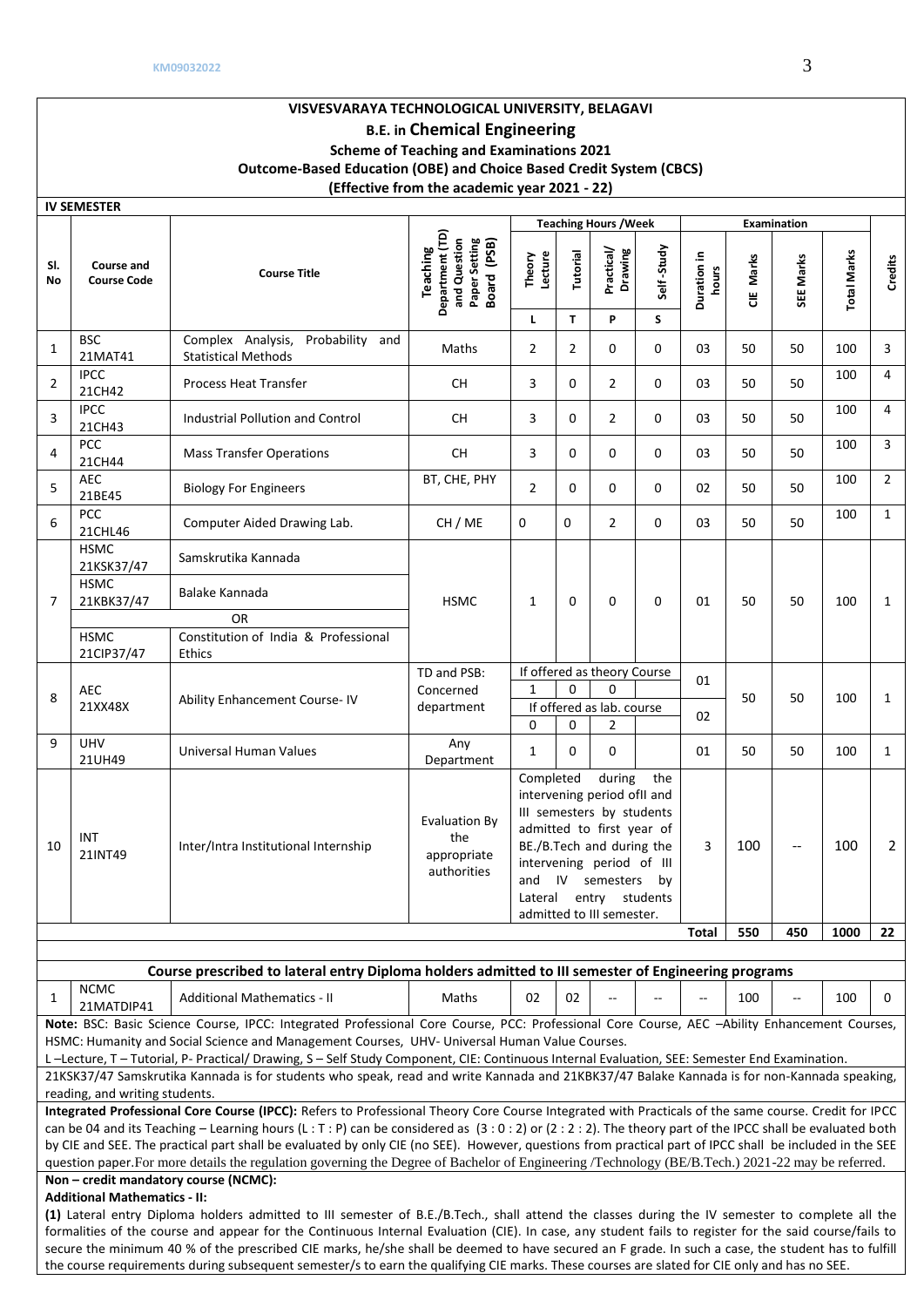**(2)** Additional Mathematics I and II shall not be considered for vertical progression as well as for the calculation of SGPA and CGPA, but completion of the courses shall be mandatory for the award of degree.

**(3)** Successful completion of the course Additional Mathematics II shall be indicated as satisfactory in the grade card. Non-completion of the courses Additional Mathematics II shall be indicated as Unsatisfactory.

|         | <b>Ability Enhancement Course - IV</b> |         |  |  |  |  |  |  |  |
|---------|----------------------------------------|---------|--|--|--|--|--|--|--|
| 21CH481 | Entrepreneurship Development           | 21XX483 |  |  |  |  |  |  |  |
| 21CH482 | Data Analytics                         | 21XX484 |  |  |  |  |  |  |  |
|         |                                        |         |  |  |  |  |  |  |  |

#### **Internship of 04 weeks during the intervening period of IV and V semesters; 21INT68 Innovation/ Entrepreneurship/ Societal based Internship.**

**(1)** All the students shall have to undergo a mandatory internship of 04 weeks during the intervening period of IV and V semesters. The internship shall be slated for CIE only and will not have SEE. The letter grade earned through CIE shall be included in the VI semester grade card.The internship shall be considered as a head of passing and shall be considered for vertical progression and for the award of degree. Those, who do not take up / complete the internship shall be considered under F (fail) grade and shall have to complete during subsequently after satisfying the internship requirements.

**(2)** Innovation/ Entrepreneurship Internship shall be carried out at industry, State and Central Government /Non-government organizations (NGOs), micro, small and medium enterprise (MSME), Innovation centers or Incubation centers. Innovation need not be a single major breakthrough, it can also be a series of small or incremental changes. Innovation of any kind can also happen outside of the business world.

Entrepreneurship internships offers a chance to gain hands on experience in the world of entrepreneurship and helps to learn what it takes to run a small entrepreneurial business by performing intern duties with an established company. This experience can then be applied to future business endeavours.Start-ups and small companies are a preferred place to learn the business tack ticks for future entrepreneurs as learning how a small business operates will serve the intern well when he/she manages his/her own company. Entrepreneurship acts as a catalyst to open the minds to creativity and innovation. Entrepreneurship internship can be from several sectors, including technology, small and medium-sized, and the service sector.

**(3)** Societal or social internship.

Urbanization is increasing on a global scale; and yet, half the world's population still resides in rural areas and is devoid of many things that urban population enjoy. Rural internship, is a work-based activity in which students will have a chance to solve/reduce the problems of the rural place for better living.

As proposed under the AICTE rural internship programme, activities under Societal or social internship, particularly in rural areas, shall be considered for 40 points under AICTE activity point programme.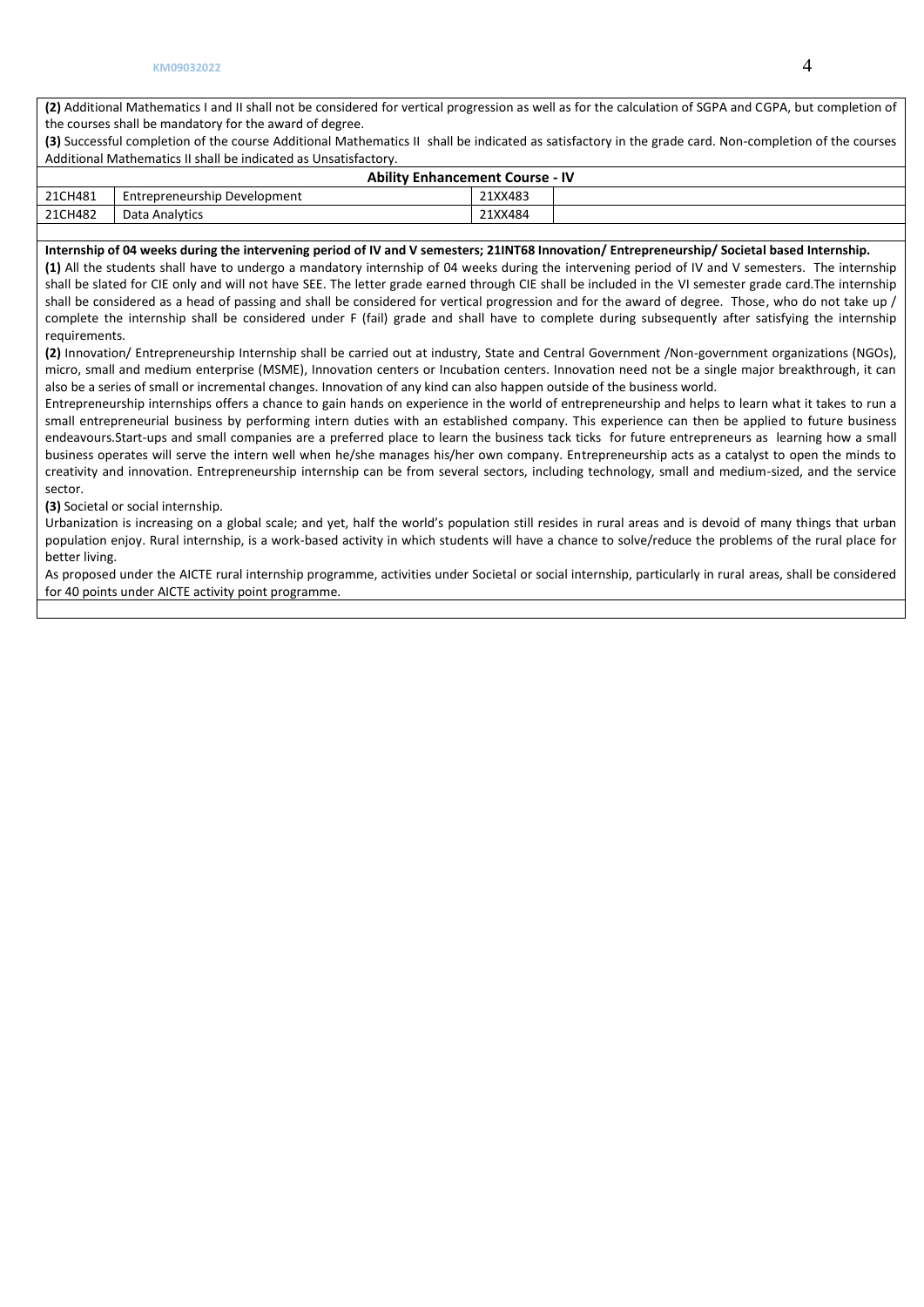|                  | <b>V SEMESTER</b>                       |                                                                                                                                                  |                                                                             |                   |                              |                              |             |                      |           |                    |                    |                |
|------------------|-----------------------------------------|--------------------------------------------------------------------------------------------------------------------------------------------------|-----------------------------------------------------------------------------|-------------------|------------------------------|------------------------------|-------------|----------------------|-----------|--------------------|--------------------|----------------|
|                  |                                         |                                                                                                                                                  |                                                                             |                   | <b>Teaching Hours / Week</b> |                              |             |                      |           | <b>Examination</b> |                    |                |
| SI.<br><b>No</b> | <b>Course and</b><br><b>Course Code</b> | <b>Course Title</b>                                                                                                                              | Department (TD)<br>and Question<br>Paper Setting<br>Board (PSB)<br>Teaching | Theory<br>Lecture | Tutorial                     | Practical/<br>Drawing        | Self-Study  | Duration in<br>hours | CIE Marks | SEE Marks          | <b>Total Marks</b> | Credits        |
|                  |                                         |                                                                                                                                                  |                                                                             | L                 | T.                           | P                            | S           |                      |           |                    |                    |                |
| 1                | <b>BSC</b><br>21CH51                    | <b>Chemical Engineering</b><br>Thermodynamics                                                                                                    | <b>CH</b>                                                                   | 3                 | $\Omega$                     | $\Omega$                     | $\Omega$    | 03                   | 50        | 50                 | 100                | 3              |
| $\overline{2}$   | <b>IPCC</b><br>21CH52                   | <b>Separation Processes</b>                                                                                                                      | <b>CH</b>                                                                   | 3                 | $\Omega$                     | $\overline{2}$               | $\Omega$    | 03                   | 50        | 50                 | 100                | $\overline{4}$ |
| 3                | <b>PCC</b><br>21CH53                    | <b>Chemical Process Industries</b>                                                                                                               | <b>CH</b>                                                                   | 3                 | $\Omega$                     | $\Omega$                     | $\Omega$    | 03                   | 50        | 50                 | 100                | 3              |
| 4                | <b>PCC</b><br>21CH54                    | <b>Chemical Reaction Engineering</b>                                                                                                             | <b>CH</b>                                                                   | 3                 | $\Omega$                     | $\Omega$                     | 0           | 03                   | 50        | 50                 | 100                | 3              |
| 5                | <b>PCC</b><br>21CHL55                   | <b>Chemical Reaction Engineering</b><br>Lab                                                                                                      | CH                                                                          | $\Omega$          | $\Omega$                     | $\overline{2}$               | $\Omega$    | 03                   | 50        | 50                 | 100                | $\mathbf{1}$   |
| 6                | <b>AEC</b><br>21XX56                    | Research Methodology &<br><b>Intellectual Property Rights</b>                                                                                    | TD: Any<br>Department<br>PSB: As<br>identified by<br>University             | $\overline{2}$    | $\Omega$                     | $\Omega$                     | $\mathbf 0$ | 02                   | 50        | 50                 | 100                | $\overline{2}$ |
| $\overline{7}$   | <b>HSMC</b><br>21CIV57                  | <b>Environmental Studies</b>                                                                                                                     | TD: Civil/<br>Environmental<br>/Chemistry/<br>Biotech.<br>PSB: Civil Engg   | $\mathbf{1}$      | $\Omega$                     | $\Omega$                     | $\Omega$    | $\mathbf{1}$         | 50        | 50                 | 100                | $\mathbf{1}$   |
|                  |                                         |                                                                                                                                                  |                                                                             |                   |                              | If offered as Theory courses |             | 01                   |           |                    |                    |                |
| 8                | <b>AEC</b>                              | Ability Enhancement Course-V                                                                                                                     | Concerned                                                                   | 1                 | 0                            | 0                            |             |                      | 50        | 50                 | 100                | $\mathbf{1}$   |
|                  | 21XX58X                                 |                                                                                                                                                  | Board                                                                       |                   |                              | If offered as lab. courses   |             | 02                   |           |                    |                    |                |
|                  |                                         |                                                                                                                                                  |                                                                             | $\Omega$          | $\Omega$                     | $\overline{2}$               |             |                      |           |                    |                    |                |
|                  |                                         |                                                                                                                                                  |                                                                             |                   |                              |                              |             | <b>Total</b>         | 400       | 400                | 800                | 18             |
|                  |                                         |                                                                                                                                                  | <b>Ability Enhancement Course - V</b>                                       |                   |                              |                              |             |                      |           |                    |                    |                |
|                  | 21CH581                                 | <b>Energy and Environmental Auditing</b>                                                                                                         |                                                                             | 21XX583           |                              |                              |             |                      |           |                    |                    |                |
|                  | 21CH582                                 | Problem Based Learning (Case Studies)                                                                                                            |                                                                             | 21XX584           |                              |                              |             |                      |           |                    |                    |                |
|                  |                                         | Note: BSC: Basic Science Course, PCC: Professional Core Course, IPCC: Integrated Professional Core Course, AFC -Ability Enhancement Course INT - |                                                                             |                   |                              |                              |             |                      |           |                    |                    |                |

Note: BSC: Basic Science Course, PCC: Professional Core Course, IPCC: Integrated Professional Core Course, AEC –Ability Enhancement Course INT – Internship, HSMC: Humanity and Social Science & Management Courses.

L –Lecture, T – Tutorial, P- Practical/ Drawing, S – Self Study Component, CIE: Continuous Internal Evaluation, SEE: Semester End Examination.

**Integrated Professional Core Course (IPCC):** refers to Professional Theory Core Course Integrated with Practical of the same course. Credit for IPCC can be 04 and its Teaching – Learning hours (L : T : P) can be considered as  $(3:0:2)$  or  $(2:2:2)$ . Theory part of the IPCC shall be evaluated both by CIE and SEE. The practical part shall be evaluated by CIE only and there shall be no SEE. For more details the regulation governing the Degree of Bachelor of Engineering /Technology (BE/B.Tech.) 2021-22 may be referred.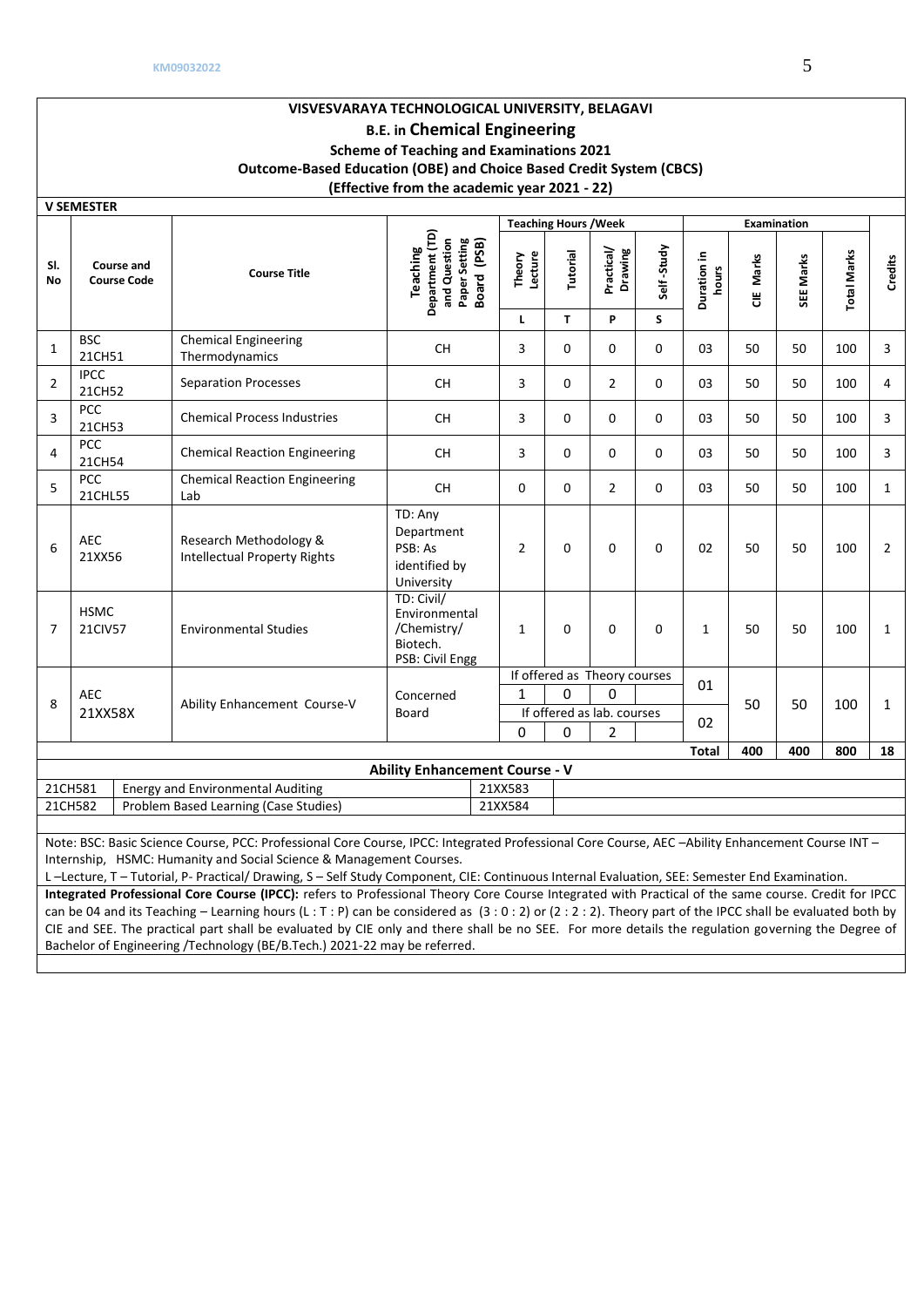|                  | <b>VI SEMESTER</b>               |                                                      |                                                                             |                                                                                 |          |                       |             |                      |            |                    |                    |         |
|------------------|----------------------------------|------------------------------------------------------|-----------------------------------------------------------------------------|---------------------------------------------------------------------------------|----------|-----------------------|-------------|----------------------|------------|--------------------|--------------------|---------|
|                  |                                  |                                                      |                                                                             | <b>Teaching Hours / Week</b>                                                    |          |                       |             |                      |            | <b>Examination</b> |                    |         |
| SI.<br><b>No</b> | Course and<br><b>Course Code</b> | <b>Course Title</b>                                  | Department (TD)<br>Paper Setting<br>Board (PSB)<br>and Question<br>Teaching | Lecture<br>Theory                                                               | Tutorial | Practical/<br>Drawing | Self-Study  | Duration in<br>hours | Marks<br>쁭 | SEE Marks          | <b>Total Marks</b> | Credits |
|                  |                                  |                                                      |                                                                             | L                                                                               | T.       | P                     | S           |                      |            |                    |                    |         |
| $\mathbf{1}$     | <b>HSMC</b><br>21CH61            | Process Engineering Economics and<br>Management      | <b>CH</b>                                                                   | 3                                                                               | $\Omega$ | $\Omega$              | $\Omega$    | 03                   | 50         | 50                 | 100                | 3       |
| $\overline{2}$   | <b>IPCC</b><br>21CH62            | Process Control & IIoT (Industrial<br> O(T)          | <b>CH</b>                                                                   | 3                                                                               | $\Omega$ | $\overline{2}$        | $\mathbf 0$ | 03                   | 50         | 50                 | 100                | 4       |
| $\overline{3}$   | <b>PCC</b><br>21CH63             | <b>Computer Applications &amp; Modeling</b>          | <b>CH</b>                                                                   | 3                                                                               | $\Omega$ | $\Omega$              | $\mathbf 0$ | 03                   | 50         | 50                 | 100                | 3       |
| 4                | <b>PEC</b><br>21CH64x            | <b>Professional Elective Course-I</b>                | <b>CH</b>                                                                   | 3                                                                               | 0        | $\Omega$              | $\Omega$    | 03                   | 50         | 50                 | 100                | 3       |
| 5                | <b>OEC</b><br>21CH65x            | Open Elective Course-I                               | Concerned<br>Department                                                     | 3                                                                               | $\Omega$ | $\Omega$              | $\Omega$    | 03                   | 50         | 50                 | 100                | 3       |
| 6                | <b>PCC</b><br>21CHL66            | <b>Computer Application &amp; Simulation</b><br>Lab. | <b>CH</b>                                                                   | $\Omega$                                                                        | $\Omega$ | $\overline{2}$        | $\Omega$    | 03                   | 50         | 50                 | 100                | 1       |
| $\overline{7}$   | <b>MP</b><br>21XXMP67            | Mini Project                                         |                                                                             | Two contact hours /week for<br>interaction between the<br>faculty and students. |          |                       |             |                      | 100        | $-$                | 100                | 2       |
| 8                | <b>INT</b><br>21INT68            | Innovation/Entrepreneurship<br>/Societal Internship  | Completed during the intervening period of IV<br>and V semesters.           |                                                                                 |          |                       |             | $-$                  | 100        | $- -$              | 100                | 3       |
|                  |                                  |                                                      |                                                                             |                                                                                 |          |                       |             | <b>Total</b>         | 500        | 300                | 800                | 22      |

|         | <b>Professional Elective - I</b> |         |                                       |  |  |  |  |  |  |  |  |
|---------|----------------------------------|---------|---------------------------------------|--|--|--|--|--|--|--|--|
| 21CH641 | Material Science and Engineering | 21CH643 | Petroleum Refinery Engineering        |  |  |  |  |  |  |  |  |
| 21CH642 | Chemical Equipment Design        | 21CH644 | <b>Heterogeneous Reaction Systems</b> |  |  |  |  |  |  |  |  |

|         | Open Electives – I offered by the Department to other Department students |         |                                              |  |  |  |  |  |  |  |  |
|---------|---------------------------------------------------------------------------|---------|----------------------------------------------|--|--|--|--|--|--|--|--|
| 21CH651 | Industrial Pollution and Control                                          | 21CH653 | Solid Waste Management in Process Industries |  |  |  |  |  |  |  |  |
| 21CH652 | Nano Science & Technology                                                 | 21CH654 | Air Pollution Control Techniques             |  |  |  |  |  |  |  |  |

**Note: HSMC:** Humanity and Social Science & Management Courses, **IPCC:** Integrated Professional Core Course, **PCC:** Professional Core Course, **PEC:** Professional Elective Courses, O**EC**–Open Elective Course, **MP** –Mini Project, INT –Internship.

L –Lecture, T – Tutorial, P - Practical / Drawing, S – Self Study Component, CIE: Continuous Internal Evaluation, SEE: Semester End Examination.

**Integrated Professional Core Course (IPCC):** Refers to Professional Theory Core Course Integrated with Practical of the same course. Credit for IPCC can be 04 and its Teaching – Learning hours (L : T : P) can be considered as (3 : 0 : 2) or (2 : 2 : 2). The theory part of the IPCC shall be evaluated both by CIE and SEE. The practical part shall be evaluated by CIE only and there shall be no SEE. For more details, the regulation governing the Degree of Bachelor of Engineering /Technology (BE/B.Tech) 2021-22 may be referred.

## **Professional Elective Courses(PEC):**

A professional elective (PEC) course is intended to enhance the depth and breadth of educational experience in the Engineering and Technology curriculum. Multidisciplinary courses that are added supplement the latest trend and advanced technology in the selected stream of engineering. Each group will provide an option to select one course out of five course. The minimum students' strength for offering professional electives is 10. However, this conditional shall not be applicable to cases where the admission to the programme is less than 10.

#### **Open Elective Courses:**

Students belonging to a particular stream of Engineering and Technology are not entitled for the open electives offered by their parent Department. However, they can opt an elective offered by other Departments, provided they satisfy the prerequisite condition if any. Registration to open electives shall be documented under the guidance of the Program Coordinator/ Advisor/Mentor.

Selection of an open elective shall **not be allowed** if,

- **(i)** The candidate has studied the same course during the previous semesters of the program.
- **(ii)** The syllabus content of open electives is similar to that of the Departmental core courses or professional electives.
- **(iii)** A similar course, under any category, is prescribed in the higher semesters of the program.

In case, any college is desirous of offering a course (not included in the Open Elective List of the University) from streams such as Law, Business (MBA), Medicine, Arts, Commerce, etc., can seek permission, at least one month before the commencement of the semester, from the University by submitting a copy of the syllabus along with the details of expertise available to teach the same in the college.

The minimum students' strength for offering open electives is 10. However, this conditional shall not be applicable to cases where the admission to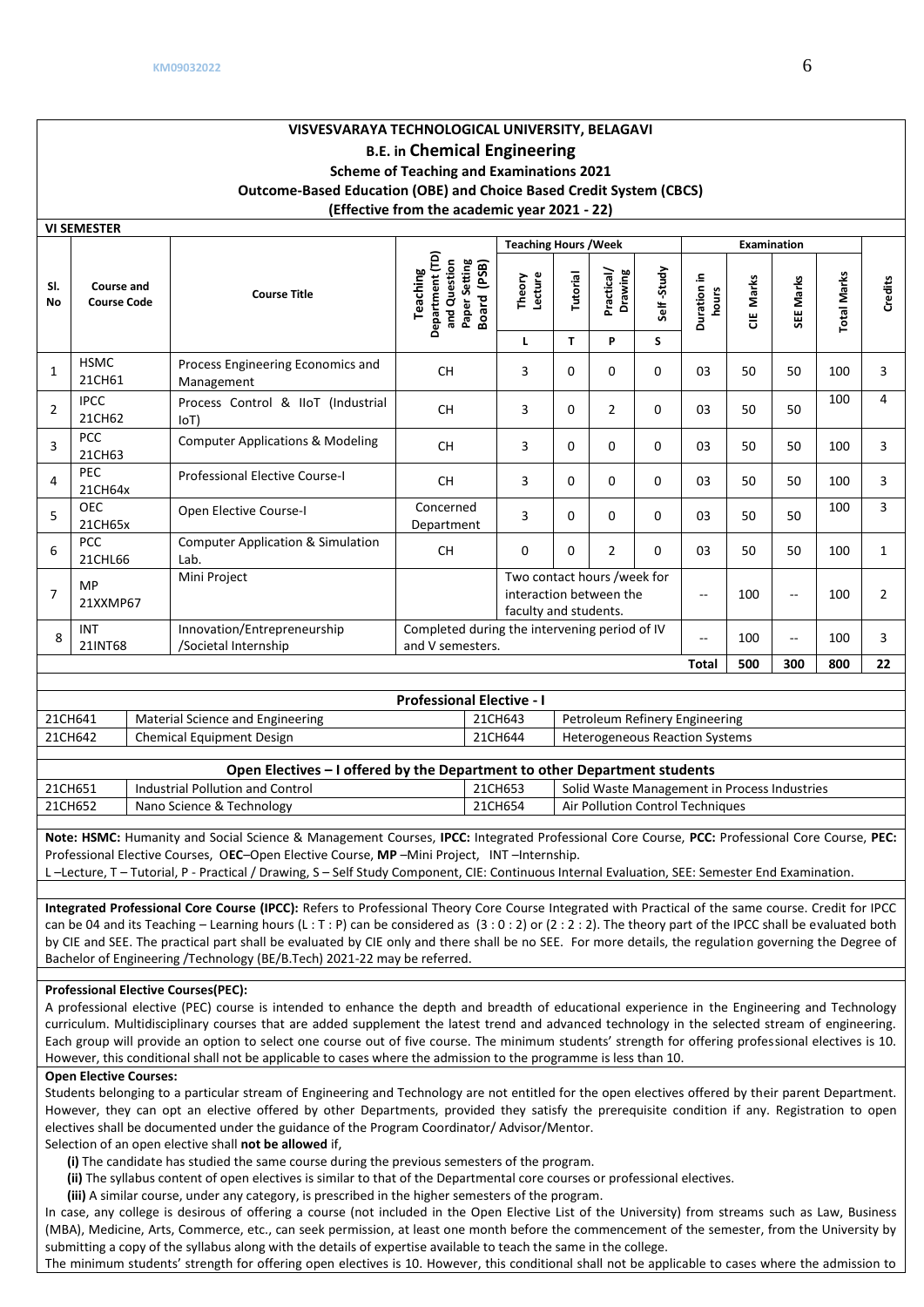## the programme is less than 10.

**Mini-project work:** Mini Project is a laboratory-oriented course which will provide a platform to students to enhance their practical knowledge and skills by the development of small systems/applications.

Based on the ability/abilities of the student/s and recommendations of the mentor, a single discipline or a multidisciplinary Mini- project can be assigned to an individual student or to a group having not more than 4 students.

## **CIE procedure for Mini-project:**

**(i) Single discipline:** The CIE marks shall be awarded by a committee consisting of the Head of the concerned Department and two faculty members of the Department, one of them being the Guide. The CIE marks awarded for the Mini-project work shall be based on the evaluation of project report, project presentation skill, and question and answer session in the ratio of 50:25:25. The marks awarded for the project report shall be the same for all the batch mates.

**(ii) Interdisciplinary:** Continuous Internal Evaluation shall be group-wise at the college level with the participation of all the guides of the project. The CIE marks awarded for the Mini-project, shall be based on the evaluation of project report, project presentation skill, and question and answer session in the ratio 50:25:25. The marks awarded for the project report shall be the same for all the batch mates. **No SEE component for Mini-Project.**

#### **VII semester Classwork and Research Internship /Industry Internship (21INT82)**

#### **Swapping Facility**

Institutions can swap VII and VIII Semester Scheme of Teaching and Examinations to accommodate research internship/ industry internship after the VI semester**.** 

**(2)** Credits earned for the courses of VII and VIII Semester Scheme of Teaching and Examinations shall be counted against the corresponding semesters whether VII or VIII semester is completed during the beginning of IV year or later part of IV year of the program.

#### **Elucidation:**

At the beginning of IV year of the programme i.e., after VI semester, VII semester classwork and VIII semester Research Internship /Industrial Internship shall be permitted to be operated simultaneously by the University so that students have ample opportunity for internship. In other words, a good percentage of the class shall attend VII semester classwork and similar percentage of others shall attend to Research Internship or Industrial Internship.

Research/Industrial Internship shall be carried out at an Industry, NGO, MSME, Innovation centre, Incubation centre, Start-up, Centers of Excellence (CoE), Study Centre established in the parent institute and /or at reputed research organizations / institutes. The intership can also be rural internship.

The mandatory Research internship /Industry internship is for 24 weeks. The internship shall be considered as a head of passing and shall be considered for the award of degree. Those, who do not take up/complete the internship shall be declared fail and shall have to complete during the subsequent University examination after satisfying the internship requirements.

## **INT21INT82 Research Internship/ Industry Internship/Rural Internship**

**Research internship:** A research internship is intended to offer the flavour of current research going on in the research field. It helps students get familiarized with the field and imparts the skill required for carrying out research.

**Industry internship:** Is an extended period of work experience undertaken by students to supplement their degree for professional development. It also helps them learn to overcome unexpected obstacles and successfully navigate organizations, perspectives, and cultures. Dealing with contingencies helps students recognize, appreciate, and adapt to organizational realities by tempering their knowledge with practical constraints.

**Rural internship:** A long-term goal, as proposed under the AICTE rural internship programme, shall be counted as rural internship activity.

The student can take up Interdisciplinary Research Internship or Industry Internship.

The faculty coordinator or mentor has to monitor the students' internship progress and interact with them to guide for the successful completion of the internship.

The students are permitted to carry out the internship anywhere in India or abroad. University shall not bear any expenses incurred in respect of internship.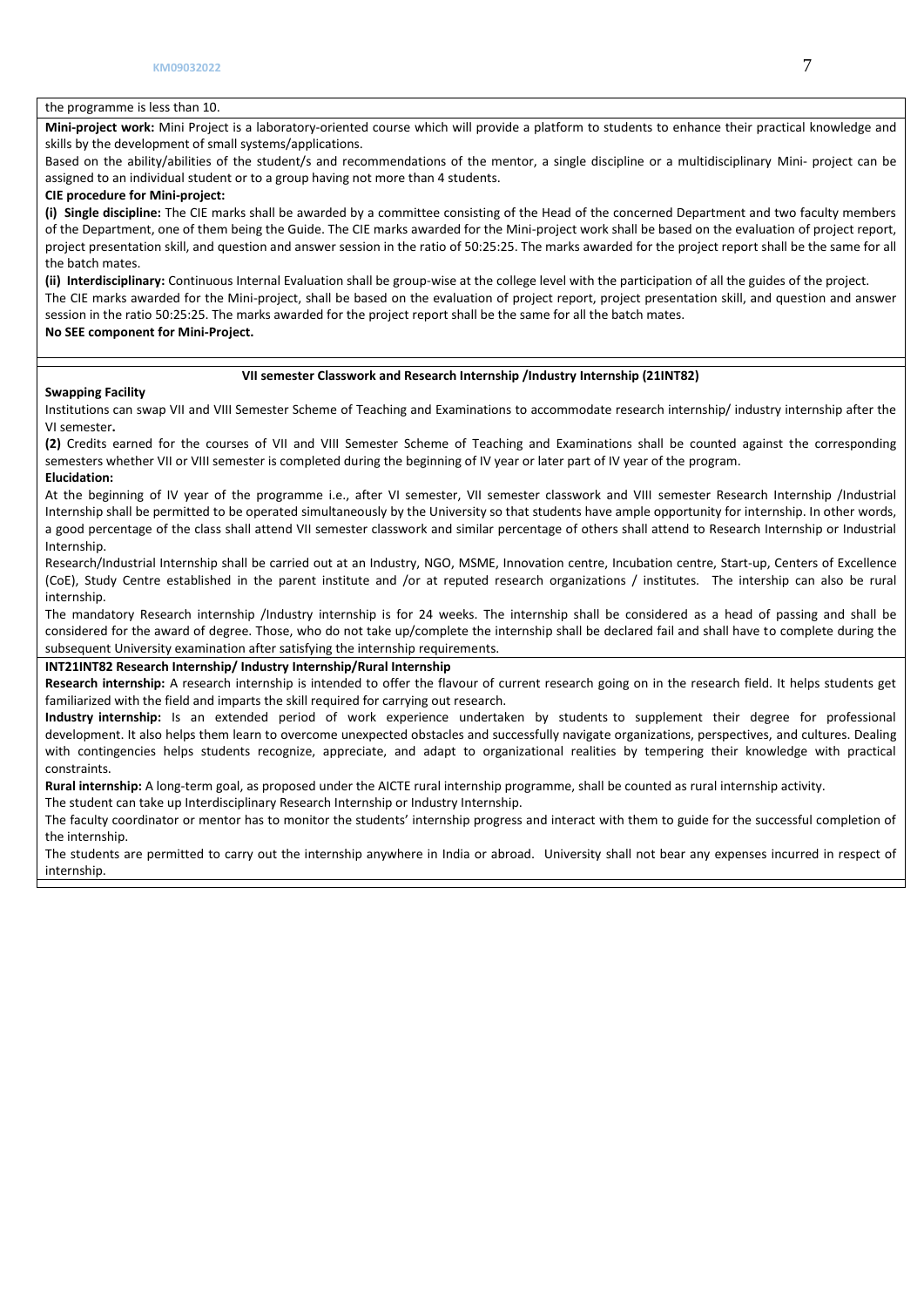21CH733 Pulp and Paper Technology

# **VISVESVARAYA TECHNOLOGICAL UNIVERSITY, BELAGAVI B.E. in Chemical Engineering Scheme of Teaching and Examinations 2021 Outcome-Based Education (OBE) and Choice Based Credit System (CBCS) (Effective from the academic year 2021 - 22)**

|                                                                                         | Swappable VII and VIII SEMESTER                    |        |                                                          |                                                                                    |                                   |                                                                                 |                                                                                 |                 |                                    |           |                                 |                    |                |
|-----------------------------------------------------------------------------------------|----------------------------------------------------|--------|----------------------------------------------------------|------------------------------------------------------------------------------------|-----------------------------------|---------------------------------------------------------------------------------|---------------------------------------------------------------------------------|-----------------|------------------------------------|-----------|---------------------------------|--------------------|----------------|
|                                                                                         | <b>VII SEMESTER</b>                                |        |                                                          |                                                                                    |                                   |                                                                                 |                                                                                 |                 |                                    |           |                                 |                    |                |
| SI.<br>No                                                                               | Course and<br><b>Course Code</b>                   |        | <b>Course Title</b>                                      | Department (TD)<br>and Question<br>Paper Setting<br>Board (PSB)<br><b>Teaching</b> | Lecture<br>Theory                 | <b>Teaching Hours / Week</b><br>Tutorial                                        | Practical/<br>Drawing                                                           | Self-Study      | Duration in<br>hours               | CIE Marks | <b>Examination</b><br>SEE Marks | <b>Total Marks</b> | Credits        |
|                                                                                         | <b>PCC</b>                                         |        | Process Equipment Design &                               |                                                                                    | г                                 | T.                                                                              | P                                                                               | S               |                                    |           |                                 |                    |                |
| 1                                                                                       | 21CH71                                             |        | Drawing                                                  | <b>CH</b>                                                                          | 3                                 | 0                                                                               | $\mathbf 0$                                                                     | 0               | 4                                  | 50        | 50                              | 100                | 3              |
| $\overline{2}$                                                                          | <b>PCC</b><br>21CH72                               |        | <b>Biochemical Engineering</b>                           | <b>CH</b>                                                                          | $\overline{2}$                    | 0                                                                               | $\Omega$                                                                        | 0               | $\overline{2}$                     | 50        | 50                              | 100                | $\overline{2}$ |
| 3                                                                                       | <b>PEC</b><br>21CH72X                              |        | Professional elective Course-II                          | <b>CH</b>                                                                          | 3                                 | 0                                                                               | $\mathbf{0}$                                                                    | 0               | 3                                  | 50        | 50                              | 100                | 3              |
| 4                                                                                       | <b>PEC</b><br>21CH73X                              |        | Professional elective Course-III                         | CH.                                                                                | 3                                 | 0                                                                               | $\mathbf 0$                                                                     | 0               | 3                                  | 50        | 50                              | 100                | 3              |
| 5                                                                                       | OEC<br>21CH74X                                     |        | Open elective Course-II                                  | Concerned<br>Department                                                            | 3                                 | $\Omega$                                                                        | $\mathbf 0$                                                                     | 0               | 3                                  | 50        | 50                              | 100                | 3              |
| 6                                                                                       | Project<br>21XXP75                                 |        | Project work                                             |                                                                                    |                                   | Two contact hours /week for<br>interaction between the<br>faculty and students. |                                                                                 | 3               | 100                                | 100       | 200                             | 10                 |                |
|                                                                                         |                                                    |        |                                                          |                                                                                    | <b>Total</b>                      | 350                                                                             | 350                                                                             | 700             | 24                                 |           |                                 |                    |                |
|                                                                                         | <b>VIII SEMESTER</b>                               |        |                                                          |                                                                                    |                                   |                                                                                 |                                                                                 |                 |                                    |           |                                 |                    |                |
|                                                                                         | <b>Examination</b><br><b>Teaching Hours / Week</b> |        |                                                          |                                                                                    |                                   |                                                                                 |                                                                                 |                 |                                    |           |                                 |                    |                |
| SI.<br>No                                                                               | <b>Course and</b><br><b>Course Code</b>            |        | <b>Course Title</b>                                      | Department<br><b>Teaching</b>                                                      | Lecture<br>Theory<br>$\mathbf{L}$ | Tutorial<br>T.                                                                  | Practical/<br>Drawing<br>P                                                      | Self-Study<br>S | Duration in<br>hours               | CIE Marks | SEE Marks                       | <b>Total Marks</b> | <b>Credits</b> |
| 1                                                                                       | Seminar                                            |        | <b>Technical Seminar</b>                                 |                                                                                    |                                   |                                                                                 | One contact hour /week for<br>interaction between the                           |                 | $-$                                | 100       | $\overline{\phantom{a}}$        | 100                | 01             |
|                                                                                         | 21XX81                                             |        |                                                          |                                                                                    |                                   |                                                                                 | faculty and students.                                                           |                 |                                    |           |                                 |                    |                |
| 2                                                                                       | <b>INT</b><br>21INT82                              |        | Research Internship/ Industry<br>Internship              |                                                                                    |                                   |                                                                                 | Two contact hours /week for<br>interaction between the<br>faculty and students. |                 | 03<br>(Batch<br>wise)              | 100       | 100                             | 200                | 15             |
| 3                                                                                       |                                                    | 21NS83 | National Service Scheme (NSS)                            | <b>NSS</b>                                                                         |                                   |                                                                                 |                                                                                 |                 |                                    |           |                                 |                    |                |
|                                                                                         | <b>NCMC</b>                                        | 21PE83 | <b>Physical Education (PE) (Sports</b><br>and Athletics) | PE                                                                                 |                                   |                                                                                 | Completed during the<br>intervening period of III                               |                 |                                    | 50        | 50                              | 100                | 0              |
|                                                                                         |                                                    | 21YO83 | Yoga                                                     | semester to VIII semester.<br>Yoga                                                 |                                   |                                                                                 |                                                                                 |                 |                                    |           |                                 |                    |                |
|                                                                                         |                                                    |        |                                                          |                                                                                    |                                   | Total                                                                           | 250                                                                             | 150             | 400                                | 16        |                                 |                    |                |
|                                                                                         |                                                    |        |                                                          | <b>Professional Elective - II</b>                                                  |                                   |                                                                                 |                                                                                 |                 |                                    |           |                                 |                    |                |
|                                                                                         | 21CH721                                            |        | <b>Instrumental Methods of Analysis</b>                  |                                                                                    | 21CH724                           |                                                                                 |                                                                                 |                 | <b>Novel Separation Techniques</b> |           |                                 |                    |                |
|                                                                                         | 21CH722                                            |        | Oils and Fats Technology                                 |                                                                                    | 21CH725                           |                                                                                 | <b>Chemical Plant Utilities</b>                                                 |                 |                                    |           |                                 |                    |                |
|                                                                                         | 21CH723                                            |        | <b>Pharmaceutical Technology</b>                         |                                                                                    |                                   |                                                                                 |                                                                                 |                 |                                    |           |                                 |                    |                |
|                                                                                         |                                                    |        |                                                          | <b>Professional Elective - III</b>                                                 |                                   |                                                                                 |                                                                                 |                 |                                    |           |                                 |                    |                |
|                                                                                         |                                                    |        |                                                          |                                                                                    |                                   |                                                                                 |                                                                                 |                 |                                    |           |                                 |                    |                |
| 21CH731<br><b>Chemical Process Integration</b><br>21CH732<br><b>Transport Phenomena</b> |                                                    |        |                                                          |                                                                                    | 21CH734                           |                                                                                 |                                                                                 |                 | Pilot Plant and Scale Up Studies   |           |                                 |                    |                |